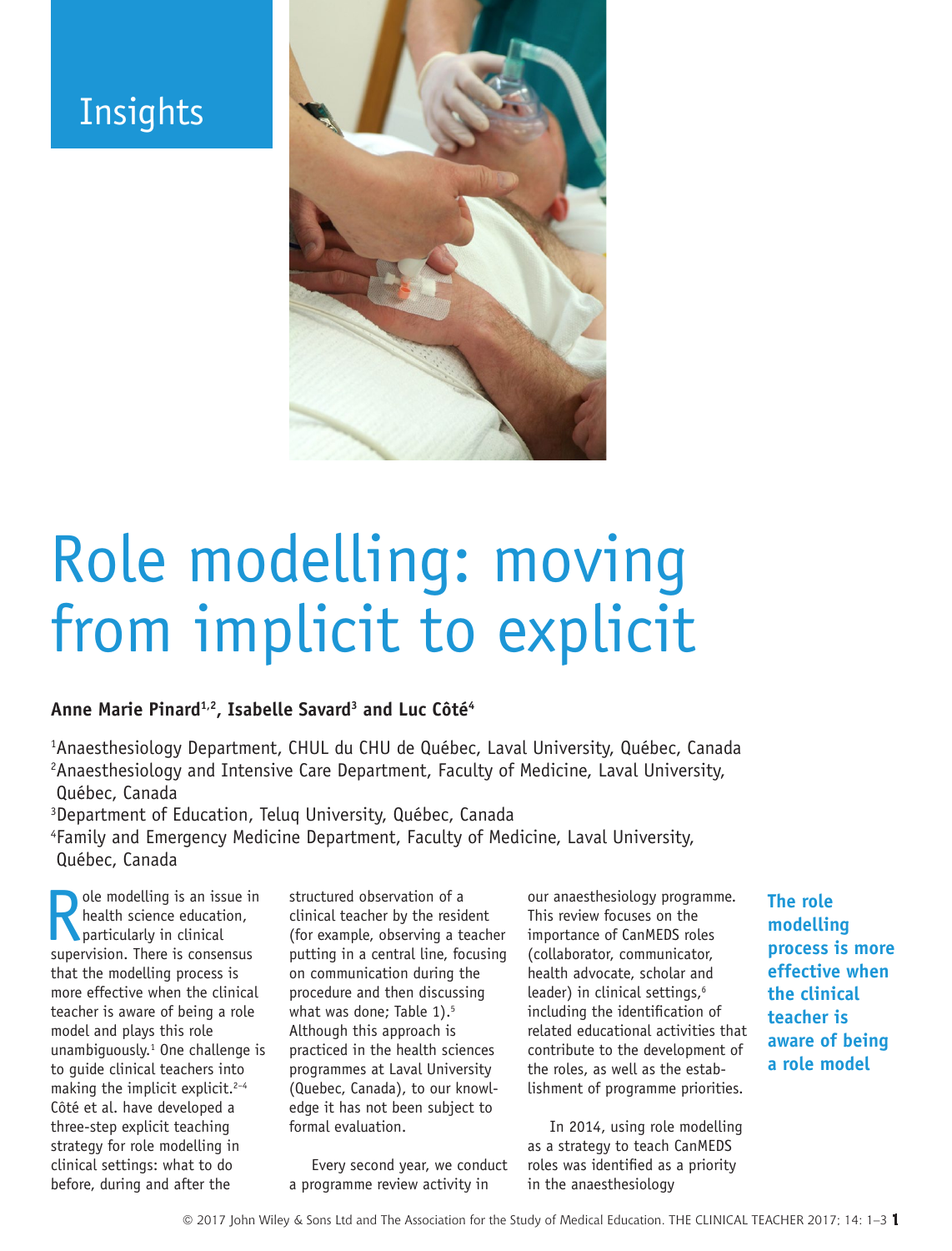#### **Someone is watching you, are you aware of it?**

## **Table 1. Teaching explicitly by role modelling in the clinical setting: a three-step strategy**

Before and the During During After

- Explain to the resident what will be demonstrated
- Draw the connection between the resident's needs and what will be demonstrated
- Draw the resident's attention to the knowledge, skills and attitudes required
- Provide clear guidance on what to observe
- Highlight specific aspects of the competence being shown, demonstrating more slowly as needed
- Identify successful procedures and those that were more problematic
- on their observations and understanding • Examine with the resident what was demon-

• Initiate a discussion with the resident based

- strated, its effect and any difficulties to be addressed • Talk with the resident about practical steps
- that can be taken to acquire and integrate what was demonstrated into their practice (e.g. pedagogical prescriptions)
- Check if the resident has questions, and provide answers
- Ask the resident what one or two key messages they retain from the observation

Adapted from Côté, Perry & Cloutier (2013).<sup>5</sup> Reproduced with the permission of *Pédagogie Médicale*.

programme. Consequently, we planned two activities: a workshop with clinical teachers and a series of cartoon-type posters. The workshop for clinical teachers had two main objectives: to clarify what explicit role modelling is, and to highlight the relevance of this strategy for teaching CanMEDS roles. To publicise the workshop and promote reflection, the first cartoon-type poster (Fig. 1, left) announced: 'someone is watching you, are you aware of it?' This announcement sparked considerable interest among clinical teachers and residents (postgraduate medical trainees), and paved the way towards a

thorough discussion about role modelling.

The second activity, undertaken in parallel with the workshop, targeted making explicit the characteristics of a positive role model. To this end, we produced seven more cartoontype posters, which were displayed for 6 weeks in the anaesthesiologists' office in all hospitals of the Laval University hospital network. Each highlighted different aspects of role modelling (Fig. 1, right). $2-4$ 

Minutes into the discussion about role modelling during the clinical teachers' workshop,

doctors expressed scepticism about being able to be good role models, as they perceived residents' expectations about their teachers to be rather ambiguous. This apparent ambiguity was enhanced by what the doctors perceived as passivity among some residents, as they rarely or never posed questions during learning activities, especially under everyday supervision in the operating room.

In that context, we next organised a workshop for residents in 2015 that focused upon helping them to recognise a good role model, and specify



**Figure 1.** Left: the first drawing announcing the clinical teacher's workshop 'Someone is watching you, are you aware of it?' Right: the poster illustrating 'A role model should render explicit what is implicit'